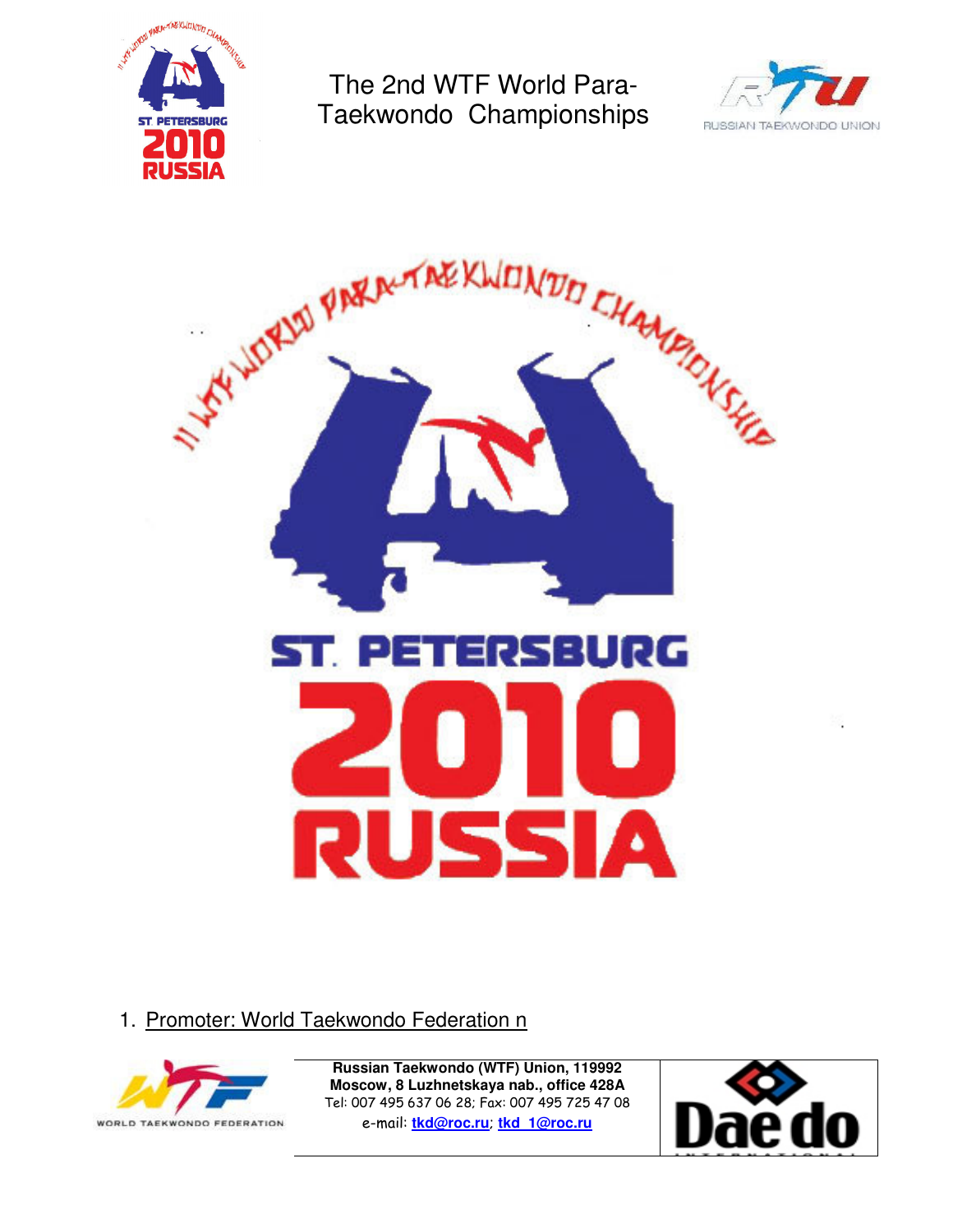



| Address: | 4F Joyang Building 113, Samseong-dong Gangnam- |
|----------|------------------------------------------------|
|          | gu, Seoul, Korea, 135-090                      |
| Tel.:    |                                                |
| Fax:     | 82-2-566-2505/557-5446                         |
| E-mail:  |                                                |
| Web:     | 82-2-553-4728                                  |
|          |                                                |
|          |                                                |
|          |                                                |
|          | http://www.wtf.org                             |
|          |                                                |

2. Organizer: Russian Taekwondo (WTF) Union

| Address: | Office 428A, 8 Luzhnetskaya Embankment, |
|----------|-----------------------------------------|
|          | Moscow                                  |
| ∣ Tel.:  | (495) 637-06-28                         |
| $ $ Fax: | (495) 725-47-08                         |
| E-mail:  | tkd@roc.ru; tkd_1@roc.ru                |
| Web      | www.etch2010.com                        |

3. Date:

May 11, 2010

4. Venue:

Yubileyny sport complex (http://yubi.ru) 18 Dobrolyubov Street, St. Petersburg

- 5. Award Presentation:
	- $\bullet$  1<sup>st</sup> place one gold medal, certificate  $2<sup>nd</sup>$  place – one silver medal, certificate  $3<sup>rd</sup>$  place – two bronze medals, certificates
	- Trophies for National Teams: The 5 first ranked teams (female, male and in total will each get a trophy). The ranking position of the teams will be decided by the Olympic System.
- 6. Conditions for participation:
	- Round trip airfare is at the expenses of participating National Associations.



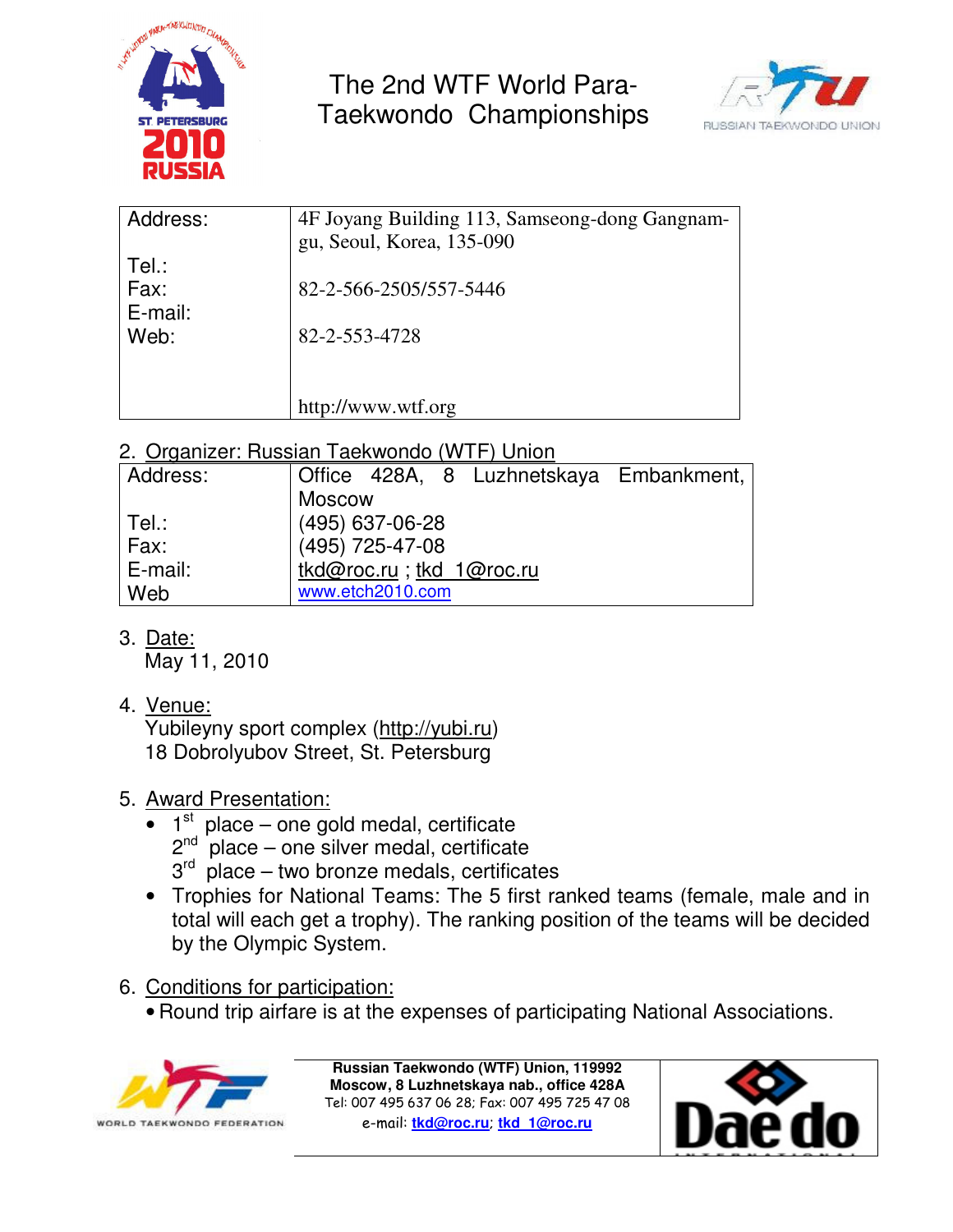



- Accommodation and board for athletes and coach will be covered by Organizing Committee from **May 09 – 12, 2010**.
- There is no Entry fee for participating teams (male and female teams respectively).
- 7. WTF-recognized Taekwondo Uniform (Dobok) and Protective Equipment:
	- The participating contestants shall wear the WTF-recognized Taekwondo uniform (Dobok). The WTF-recognized protective equipment of headgear and trunk protector EBP will be provided by the organizer.
	- Groin guard, forearm and shin guard, sensor electronic foots, recognized by the WTF shall be carried by the participants for their personal use.
- 8. Entries:

Completed Entry forms are to be sent to the organizing committee before  $18<sup>th</sup>$ April 2010.

## 9. International Referees:

The necessary number of IRs will be appointed and invited by the European Taekwondo Union.

Roundtrip airfare shall be borne by each referee. However, accommodation and full board from May 09, 2010 (check-in 02:00 PM) until May 12, 2010 (check-out 12:00 afternoon) will be borne by the OC.

International Referees will receive an allowance of \$100.00 for each competition day (\$100.00 total).

## 10. Entries Deadline:

Completed Entry forms are to be sent to the Organizing Committee. The DEADLINE for entries is April  $18<sup>th</sup>$ , 2010. Entries received after the deadline will not be accepted.

## 11. Accommodation:

The Neva Tour (the OC's official event partner) is holding an allocation of rooms in Saint Petersburg. Teams are encouraged to book their required number of rooms. Please note that names will not be required at this stage, just room numbers. Saint Petersburg is a major World attraction for culture, sport & business; as such hotels can be in short supply especially when booking late.



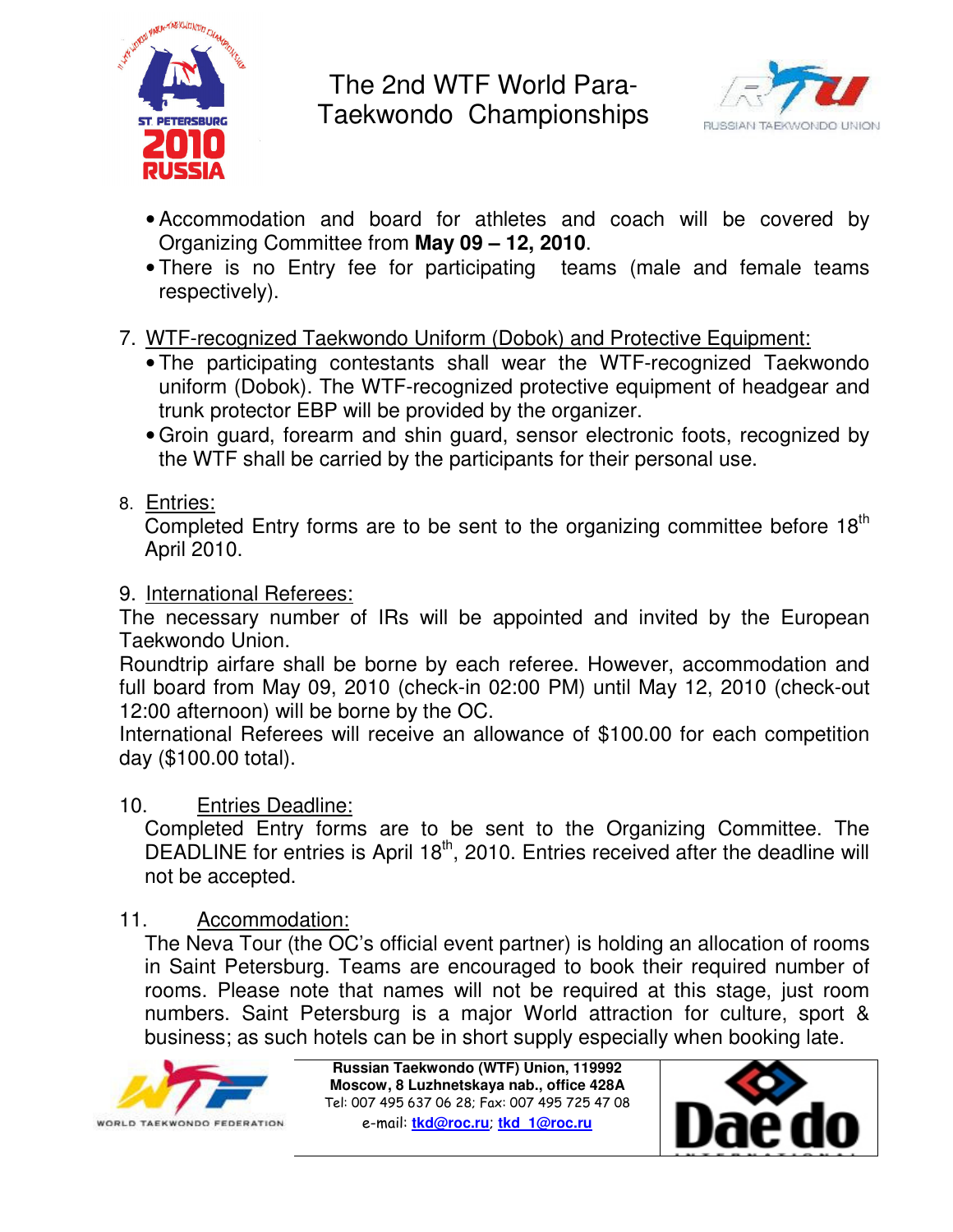



National Associations are to be sent the guarantee letter mentioning the required number of rooms for hotel reservation to Neva tour before the April  $8<sup>th</sup>$ , 2010.

 Manager Neva Tour – Uspenskaya Irina E-mail: i.uspenskaya@nevatravel.ru tel: +7(812)234-18-23, +7(812)234-00-82 fax: +7(812)230-80-65

The Hotel for the participants and guests is Park Inn Pribaltiyskaya Hotel.

The Hotel for the participants and guests is Park Inn Pribaltiyskaya Hotel.

Single room – 80 Euro

Double room – 100 Euro

All prices are per room per night inclusive breakfast and VAT.

**The payments are available weather by bank transfer or at the registration.** 

12. Transfers :

Airfare or other Transport costs are paid by the National Associations. Transfer from and to the airport, hotels and venue are provided by Organizing Committee to the participating athletes and coaches, who booked the official hotel of Organizing Committee. National Associations are to fill in the attached forms and send them to the Organizing Committee before April 8<sup>th</sup>, 2010.

### 13. Visa

All visa entries into Russia are dealt with on a case-by-case basis and the outcome is dependant upon the information supplied by the applicant. Participating teams should ensure that they visit www.mid.ru where contact details of all Russian visas issuing offices overseas and further information can be found.

The following information will be critical to the success of the applicant and should be included on entry forms where shown:

- Individual's full name and position in team
- Passport details (number, date of birth, expiry date, date of issuing).

 The Organizing Committee can facilitate visa applications if full entry forms are submitted with this information to the OC. Information should be sent by e-mail tkd@roc.ru; Neva Tour.

The closing date for visa applications is **April 8th, 2010.**



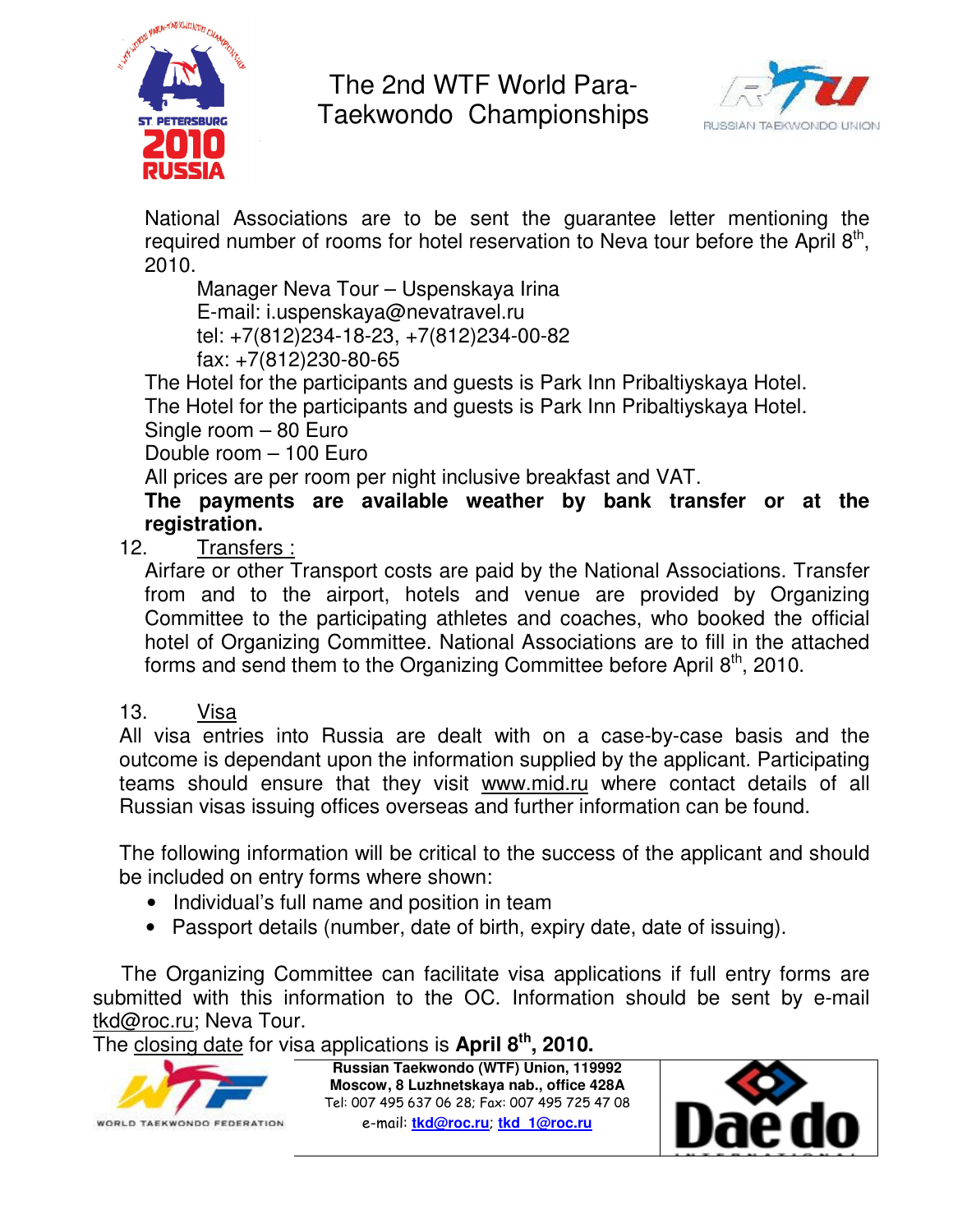



# **Schedule**

| <b>Date</b> |    | <b>Time</b>                | <b>Event</b>                          | <b>Venue</b>          |     |
|-------------|----|----------------------------|---------------------------------------|-----------------------|-----|
| May         | 8, | $09:00 -$                  | Registration of participating teams   | Park<br>Hotel         | Inn |
| Saturday    |    | 18:00                      |                                       | Pribaltiyskaya        |     |
|             |    | 09:00                      | Registration of participating teams   | Park<br>Hotel         | Inn |
| May         | 9, | 18:00                      | Referee Meeting                       | Pribaltiyskaya        |     |
| Sunday      |    | 14:00                      |                                       | Sport hall Yubileyniy |     |
|             |    | 18:00                      |                                       |                       |     |
|             |    | 10:00<br>$\qquad \qquad -$ | <b>Referee Meeting</b>                | Sport hall Yubileyniy |     |
|             |    | 17:00                      | Head of team meeting & drawing lots   | Park<br>Hotel         | Inn |
| May<br>10,  |    | 13:00                      | Weight-in for all the competitors     | Pribaltiyskaya        |     |
| Monday      |    | 15:00                      |                                       | Hotel<br>Park         | Inn |
|             |    | 15:00                      |                                       | Pribaltiyskaya        |     |
|             |    | 17:00                      |                                       |                       |     |
|             |    | 10:00<br>—                 | Preliminary fighting                  | Sport hall Yubileyniy |     |
|             |    | 12:00                      | Lunch                                 | Sport hall Yubileyniy |     |
|             |    | 12:00                      | Preliminary fighting                  | Sport hall Yubileyniy |     |
|             |    | 14:00                      | Opening ceremony                      | Sport hall Yubileyniy |     |
| May<br>11,  |    | 14:00                      | Semi-finals & finals                  | Sport hall Yubileyniy |     |
| Tuesday     |    | 16:00                      | Awarding & Closing ceremony           | Sport hall Yubileyniy |     |
|             |    | 16:00                      |                                       |                       |     |
|             |    | 17:30                      |                                       |                       |     |
|             |    | 17:30                      |                                       |                       |     |
|             |    | 19:00                      |                                       |                       |     |
|             |    |                            | Russian Taekwondo (WTF) Union, 119992 |                       |     |



**Moscow, 8 Luzhnetskaya nab., office 428A**  Tel: 007 495 637 06 28; Fax: 007 495 725 47 08 e-mail: **tkd@roc.ru**; **tkd\_1@roc.ru**